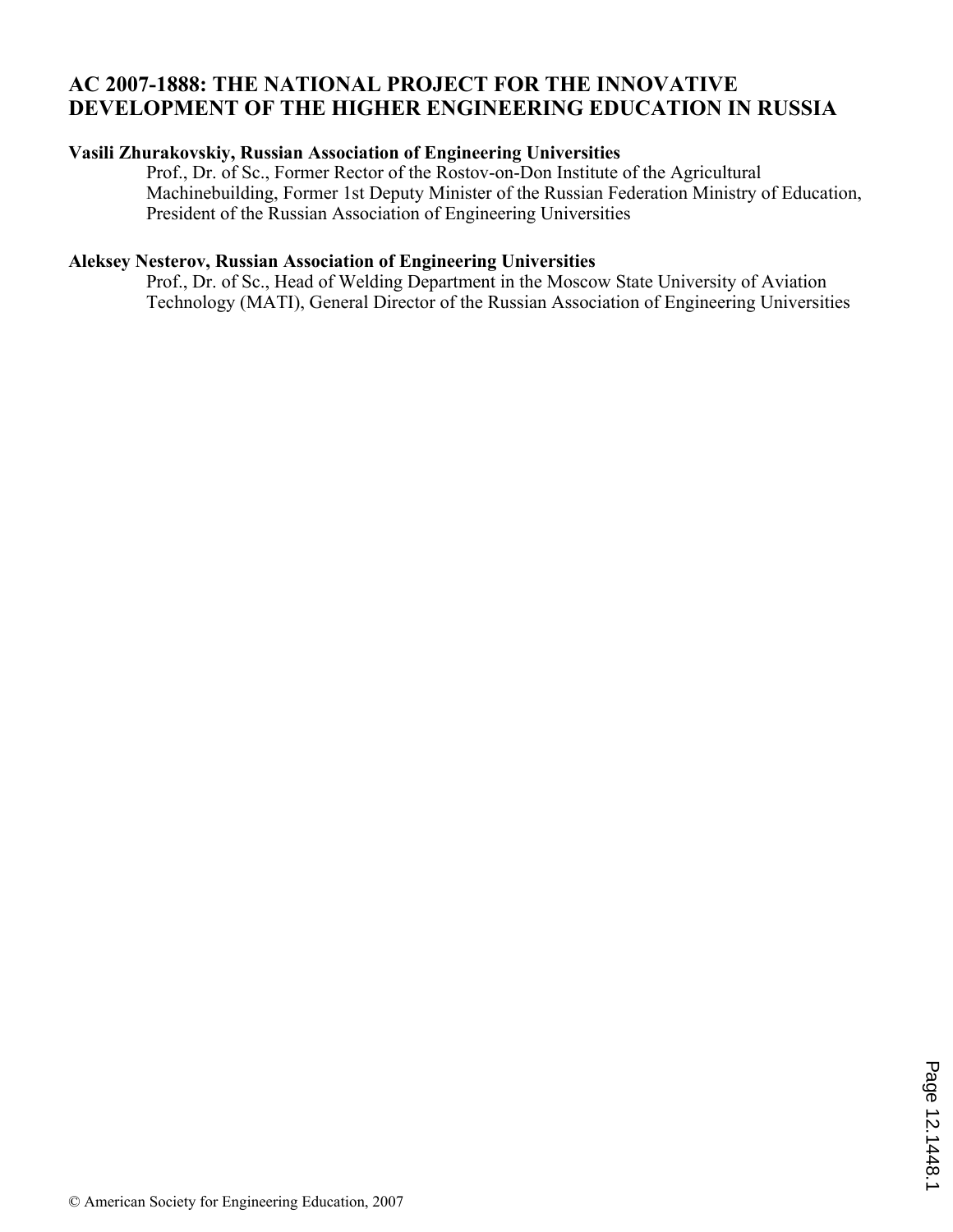## THE NATIONAL PROJECT FOR THE INNOVATIVE DEVELOPMENT OF THE HIGHER ENGINEERING EDUCATION IN RUSSIA

#### **Abstract**

The new priority national project started in Russia in 2005, the main objective of this project being the realization by engineering universities of certain complex programs for perfection of academic and scientific activities. As a result, an effective segment of the national innovative system is to be formed on the basis of the leading technical universities of the Russian Federation. Selection of the project participants is done in the form of an open competition, and universities – the winners of this competition – receive a governmental grant in the amount from two to five annual budgets for the period of two years.

The programs, being realized by these universities, envisage a whole complex of pedagogical innovations, including such as:

- introduction of a two-level system "bachelor-master";
- introduction of a credit-modular construction of academic programs;
- wide usage of information technologies and active (involved) methods of teaching;
- - combination of academic, scientific and practical (production) activities;
		- evaluation of the quality of education on the basis of actual competencies.

Priority support is given to training of engineers in the spheres of nanomaterials, nanotechnologies, microelectronics, power engineering and energy saving, infocommunicational technologies, aerospace technologies, new materials, etc.

The project also provides for institutional transformations with establishment in engineering universities of scientific-educational centers and innovative infrastructure.

The national project, which is nowadays being realized in Russia, is a pilot one; a new generation of the state educational standards of the higher engineering education is being worked out on the basis of this project. These standards will determine the content, methodical and resource provision of higher engineering education, as well as principles and forms of monitoring and control of results of academic process.

The modern innovative changes in the national system of the higher engineering education in Russia are specified in more detail below in the present paper of the Russian Association of Engineering Universities.

#### **Necessity of changes in the higher engineering education in Russia**

Unfortunately we have to state that both traditional Russian governmental universities and newly established non-governmental universities together with Russian business (which is mainly concentrated in the sphere of primary product) turned out to be incapable of creating a strategy for the necessary large-scale transformations in the post-soviet system of university education, as well as of reforming this system under new conditions of market economy. Regardless of certain successful achievements of some universities, at present the Russian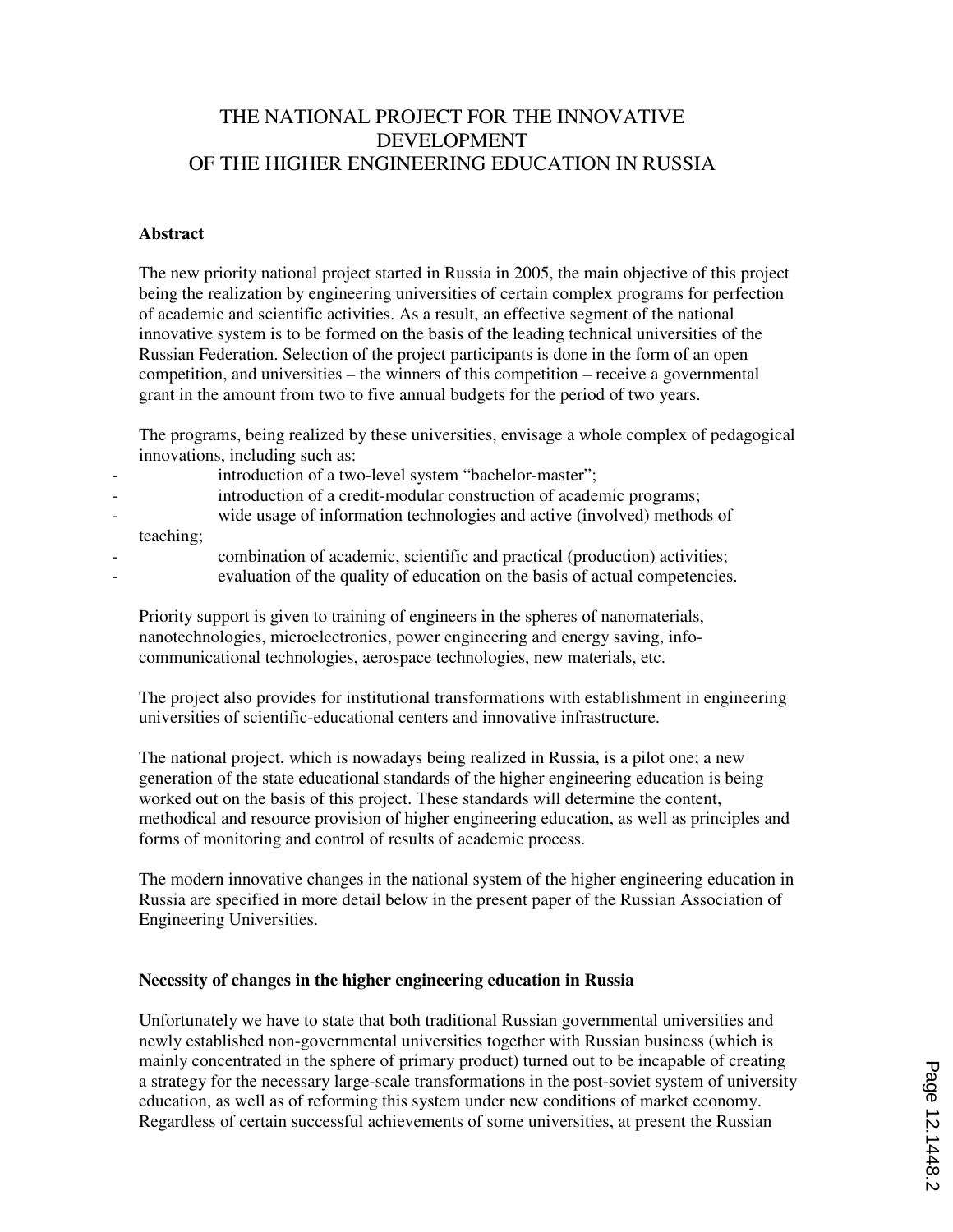system of higher education as a whole runs risks to find itself at the outskirts of the global educational space and, therefore, to become unable to serve as a source of innovative activities.

#### **Initiative of a new national educational project**

Under the current conditions in Russia it was the government that took the role of initiator of a transformation process in the Russian system of higher education, as the government is especially interested in increase of competitive capacity of the Russian economy and consequently aims at establishing of an effective segment of the national innovative system on the basis of Russian engineering universities.

A new priority national project "Education" started in Russia in 2005. Within the framework of this project Russian engineering universities have to realize (with a substantial resource support from the government of the Russian Federation) certain complex programs for perfection of their academic and scientific activities.

Conception of the mentioned national project provides for priority governmental support of certain programs for innovative transformation, those programs being specially selected in an open competition mainly on a criterion of their possible multiform and many-sided effect both on the higher education system as a whole and on the development of science intensive business.

### **Selection of the project participants**

Selection of the project participants is organized in the form of an open competition among innovative programs, those programs being evaluated by invited experts from the spheres of business, academic community and international agencies. Universities – the winners of that competition – receive a governmental grant in amount from two to five annual budgets for the period of two years.

On the  $1<sup>st</sup>$  stage of the competitive selection in May 2006 (with participation of 197 engineering universities) programs, presented by 17 universities from different regions of the Russian Federation, were announced as winners. It is anticipated that not less than 300 universities will participate in the  $2<sup>nd</sup>$  stage of competition in March 2007 and not less than 40 universities will be selected out of the competitors to receive the governmental support for their innovative programs.

#### **Possibilities provided to participating universities**

Universities may use the grant funds in accordance with the tasks they have to resolve, but in average 65-75% of the funding is used to purchase the most modern laboratory equipment and computer technique, 20-25% is used to obtain or work out special software and methodic provision and 5-10% is used for raising of the faculty skill level, including support of international mobility.

Improvement of methodological, material and staff potential is used by universities to resolve a complex of objectives in an effort to perfect the content of education, academic technologies and the structure of academic process, to develop the scientific research in topical areas and to establish such innovative infrastructure which can ensure the integration of universities into the regional innovative structures of the Russian Federation.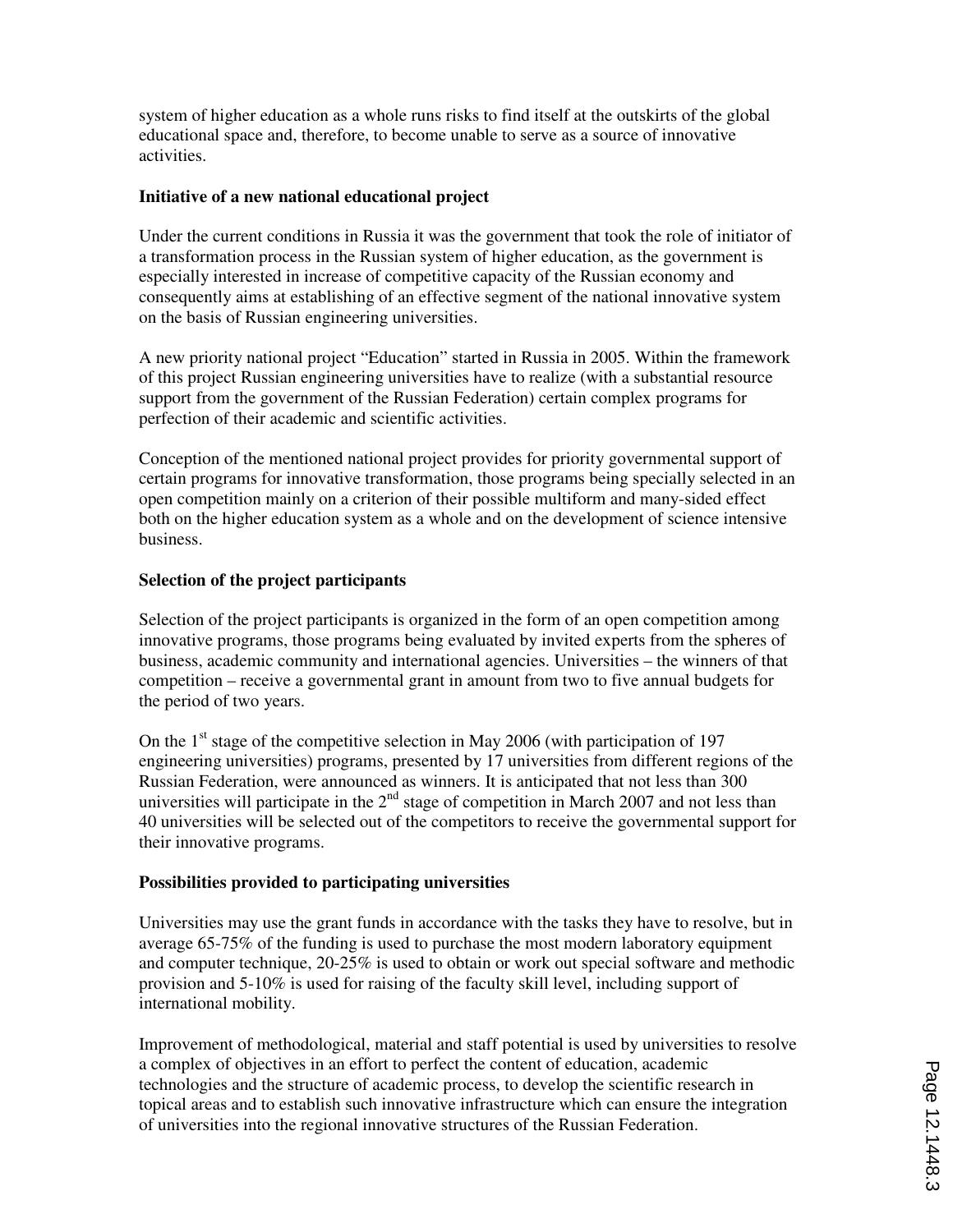### **General directions of innovations in pedagogy and research**

General direction of pedagogic innovations consists in transition to training in "flexible" specialties using a competent approach to working out of academic programs and technologies. It is evident that there is the tendency of shift from "classroom-lecture" system of training to "involved activities" system. Academic programs of the universities – the competition winners – make provision for introduction of a module system of training, transfer of focus in training from lectures to self-dependent and group project work, including compulsory scientific-research work of students, alternation of theoretical studies with practical activities, using imitation systems, cases and other active forms of training.

It is expected that innovative academic programs will help to create a qualitatively new informational and educational environment necessary to train specialists with such level of informational and communication competence that is enough to meet the current requirements. In particular, the innovative programs stipulate for usage of up-to-date technologies (CAE/CAD/CAM/PDM) for working out of a new methodology of training and also for optimization of design and technological solutions and methods of their application in organizing of the production and management processes of an enterprise.

Modernization of material and technical base for scientific research substantially advances facilities and potential of a scientific segment in universities, allows exercising scientific research and technological development of current importance and integrating their results both into academic process and into a relevant sector of economics. Priority support is given to innovations in the spheres of nanomaterials and nanotechnologies, microelectronics and optical electronics, informational and communication technologies, aerospace technique, rational nature management, biomedicine and so on.

Within the framework of the innovation programs, being realized at present, special attention is given to training in the field of innovation management, for example under such special programs as "Engineering business and management", "Management of high technologies", "Science intensive technologies and economics of innovation", etc. In order to train a new generation of entrepreneurs of a science intensive business provision is made for creation of a well-developed innovative infrastructure (i.e. laboratories for group project work, student design bureaus, business incubators and techno parks) and for establishment of a cluster of companies in certain science intensive businesses with a university as its centre. Students are more and more actively involved into real project work for large corporative clients. A module of a specialized innovative training at the final stage of university studies is based on the principles of individualization and mobility of students, who have the right to choose form, place and extent of their involvement into realization of practical innovative projects.

#### **Important effect on the higher education system and economy of Russia**

Actualization of academic programs, modernization of material base of scientific research and technological development, forming of an up-to-date informational environment of universities – all these factors even at the beginning of the national innovative project realization have considerably increased the investment attractiveness of the engineering universities participating in the project. Alongside with investments of funding by regional administration and Russian and foreign corporations, various scientific-academic centers are being established on the basis of private-governmental partnership, for example, centers of competence in priority directions of technique and technology, which render a wide spectrum